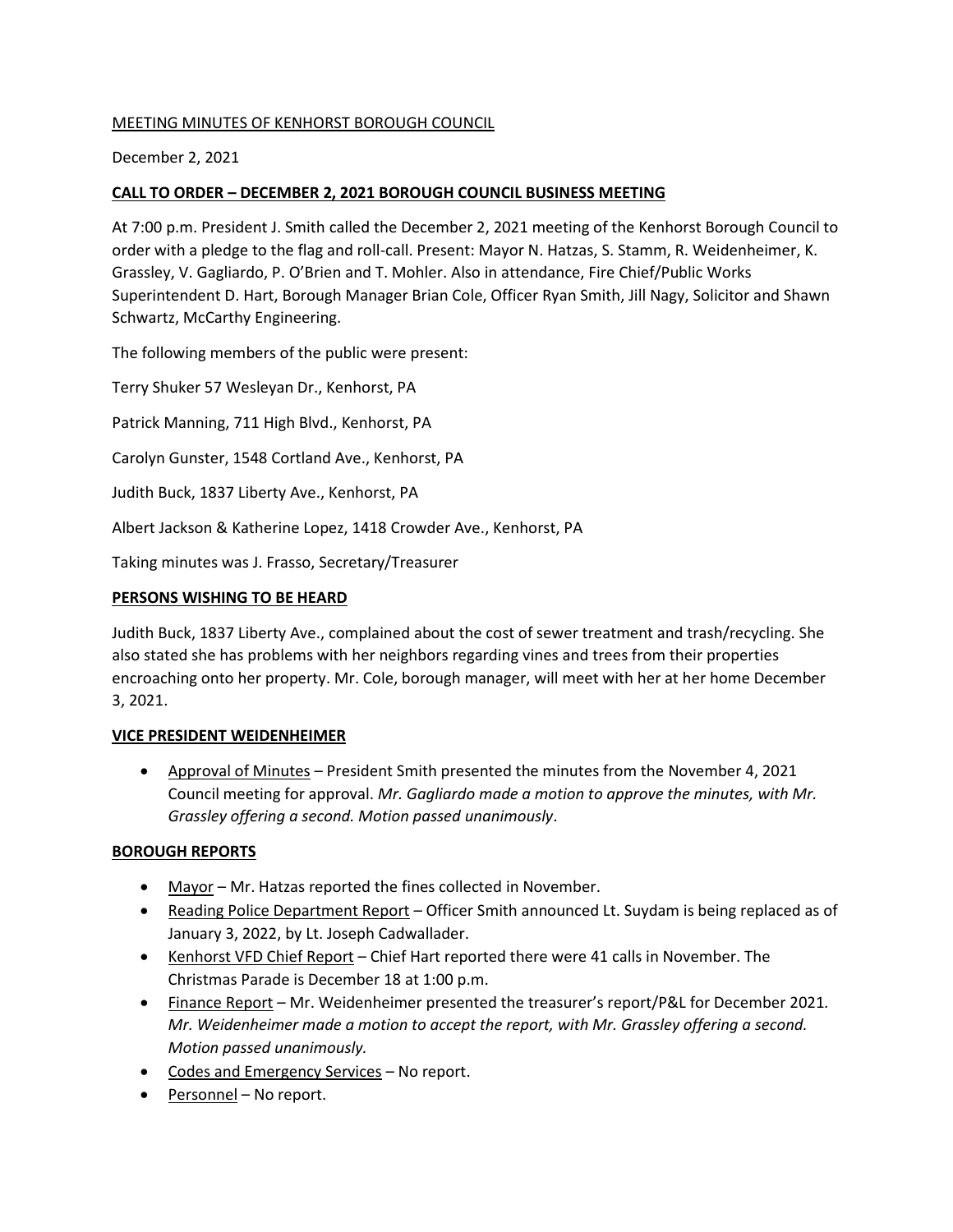- Property & Buildings Report No report.
- Sanitation No report.
- Streets No report.

## **MUNICIPAL AUTHORITY REPORTS**

- Parks/Playground No report.
- Sanitary Sewers No report.
- Stormwater No report.

## **MISCELLANEOUS REPORTS**

- Solicitor's Report No report.
- Borough Manager's Report No report.

## **OLD/UNFINISHED BUSINESS**

- *Mr. Grassley made a motion to approve the second 90-day extension requested by Lis Construction, with Mr. Mohler offering a second. Motion passed unanimously.*
- A 2022 police contract with the City of Reading was finalized, with no increase for the new term. *Mr. Grassley made a motion to approve the police contract, with Mr. Mohler offering a second. Motion passed unanimously.*

#### **NEW BUSINESS**

- *Mr. Gagliardo made a motion to approve the 2022 Borough Manager contract, with Mr. Weidenheimer offering a second. Motion passed unanimously.*
- *Mr. Weidenheimer made a motion to approve the Act 44 resolution (pertaining to the borough pension plan), with Mr. Gagliardo offering a second. Motion passed unanimously.* Mr. Grassley questioned whether Mr. Mohler should abstain from voting as he is a borough employee. Jill Nagy, solicitor, replied the resolution is not related to plan benefits.
- *Mr. Stamm made a motion to re-advertise the 2022 budget and council meeting schedule, with Mr. Weidenheimer offering a second. Motion passed unanimously.*
- *Mr. Weidenheimer made a motion to approve the 2022 budget and employee raises, with Mr. Gagliardo offering a second. Motion passed unanimously.*
- The 2022 sewer treatment flat rate (12,500 gallons) will be \$160.00 per quarter, due to increased treatment fees and the joint interceptor project. *Mr. Mohler made a motion to approve the increase, with Mr. Grassley offering a second. Motion passed unanimously.*
- The 2022 trash and recycling fee will be \$49.00 per unit plus \$10.00 per adult resident due to increased costs. *Mr. Gagliardo made a motion to approve the increase, with Mr. Stamm offering a second. Motion passed unanimously.*
- Council members will award donated gift cards from the Brickhouse Pub and Divots Restaurant for winners of the Holiday Décor contest.

## **Final Remarks and Reminders**

- Next Workshop Meeting February 1, 2022 at 7:00 p.m.
- Next Council Meeting January 3, 2022 at 7:00 p.m. reorganization meeting